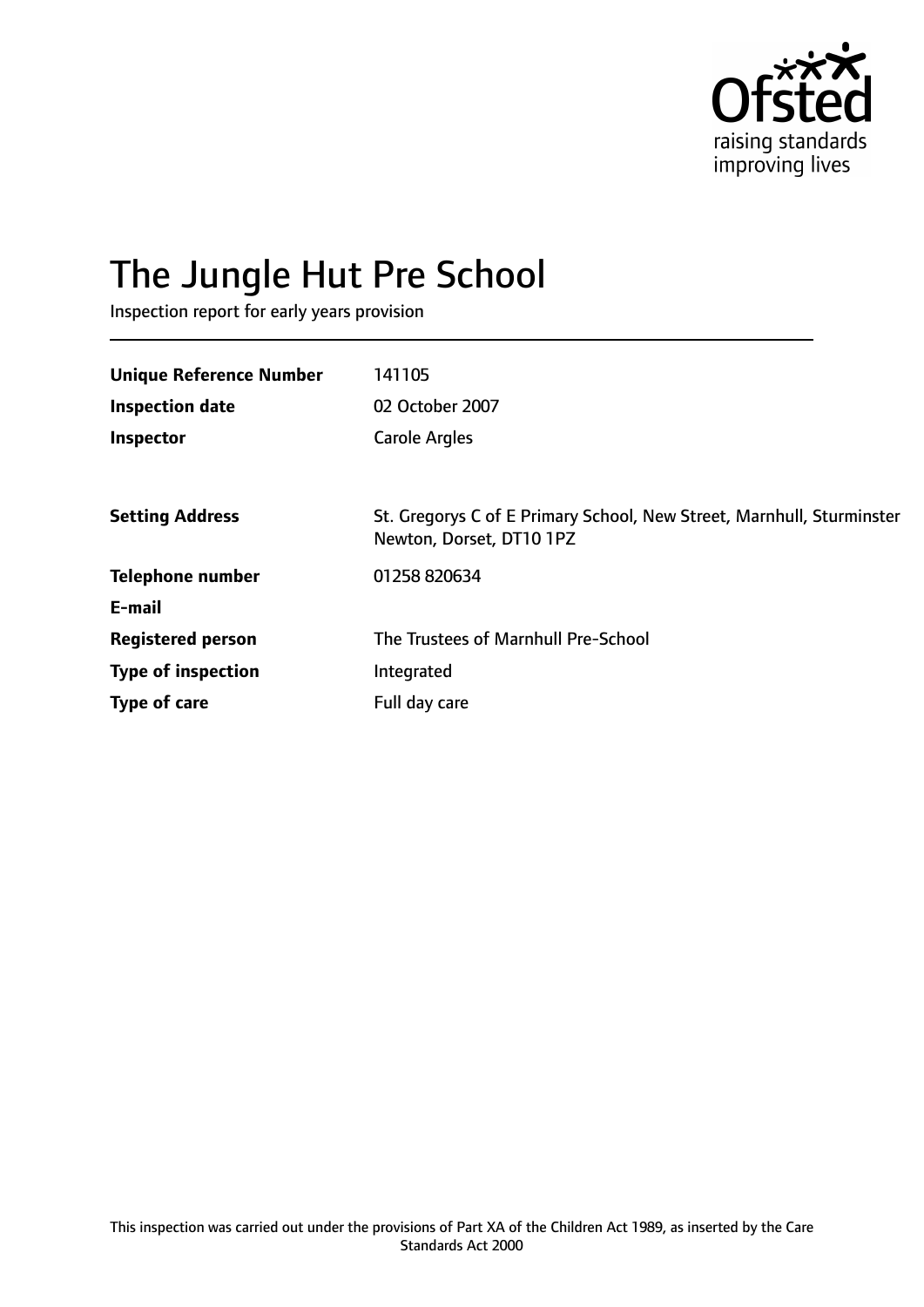#### **ABOUT THIS INSPECTION**

The purpose of this inspection is to assure government, parents and the public of the quality of childcare and, if applicable, of nursery education. The inspection was carried out under Part XA Children Act 1989 as introduced by the Care Standards Act 2000 and, where nursery education is provided, under Schedule 26 of the School Standards and Framework Act 1998.

This report details the main strengths and any areas for improvement identified during the inspection. The judgements included in the report are made in relation to the outcomes for children set out in the Children Act 2004; the National Standards for under 8s day care and childminding; and, where nursery education is provided, the *Curriculum guidance for the foundation stage.*

The report includes information on any complaints about the childcare provision which Ofsted has received since the last inspection or registration or 1 April 2004 whichever is the later.

#### **The key inspection judgements and what they mean**

*Outstanding: this aspect of the provision is of exceptionally high quality Good: this aspect of the provision is strong Satisfactory: this aspect of the provision is sound Inadequate: this aspect of the provision is not good enough*

For more information about early years inspections, please see the booklet *Are you ready for your inspection?* which is available from Ofsted's website: *www.ofsted.gov.uk.*

## **THE QUALITY AND STANDARDS OF THE CARE AND NURSERY EDUCATION**

On the basis of the evidence collected on this inspection:

The quality and standards of the care are satisfactory. The registered person meets the National Standards for under 8s day care and childminding.

The quality and standards of the nursery education are satisfactory.

#### **WHAT SORT OF SETTING IS IT?**

The Jungle Hut Pre School opened approximately 30 years ago and is run by a trustee committee. It operates from its own premises which are situated in the grounds of St Gregory's C E V A First School, in Marnhull, near Sturminster Newton, Dorset. The premises has three playrooms, cloakrooms, kitchen and an office area. There is an enclosed outside play area and children also use parts of the school grounds.

The pre-school is registered to provide care for 18 children aged two to five years. There are currently 35 children aged from two to five years on roll. This includes 19 children who receive funding for nursery education. Children attend for a variety of sessions. There are currently no children on roll who have learning difficulties or disabilities. The pre-school support children for whom English is an additional language.

The pre-school operates five days a week during school term times and is open from 08.30 until 15.30 and until 16.30 on Monday afternoons.

There are six staff working with the children, of whom five hold an appropriate early years qualification.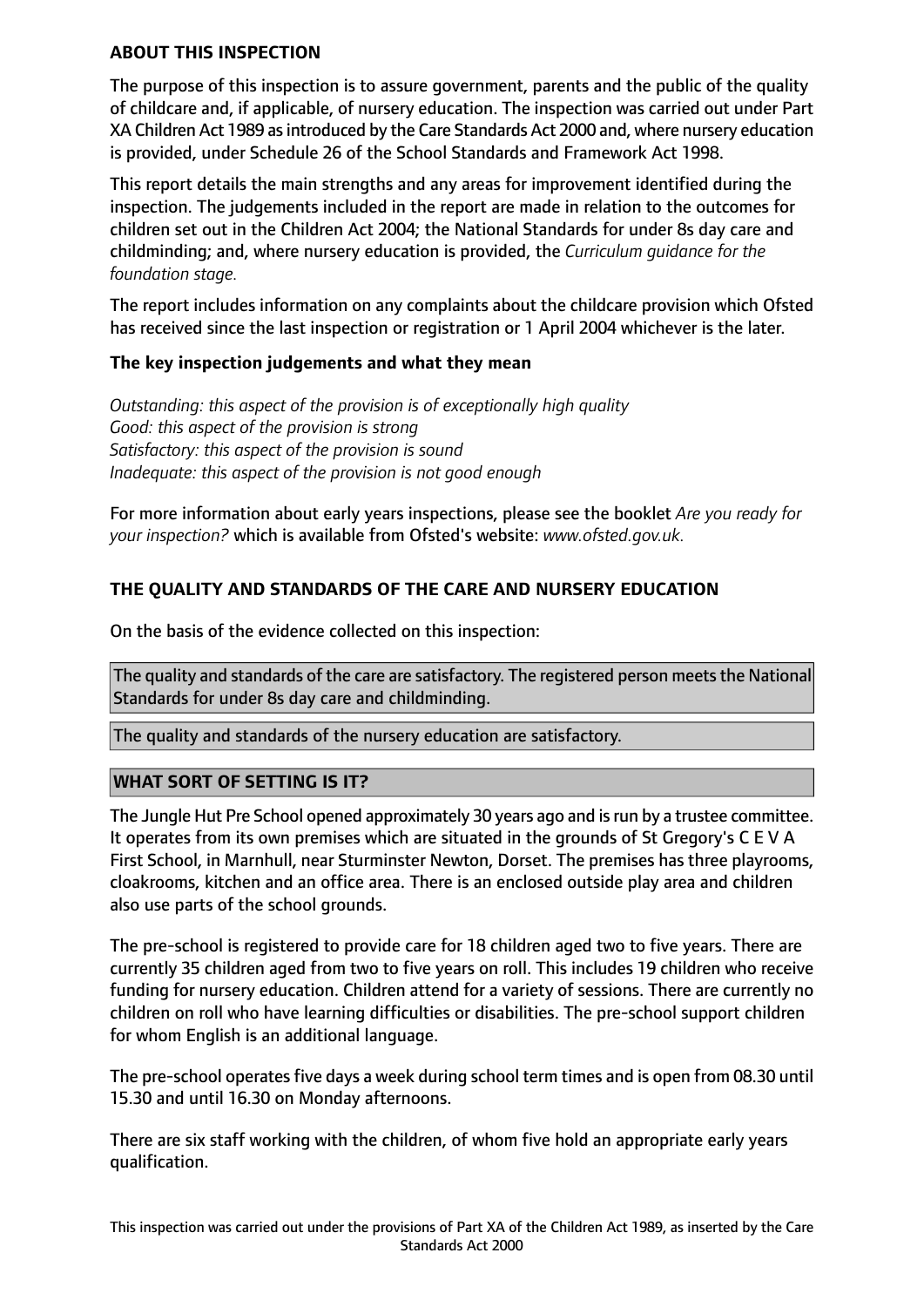#### **Helping children to be healthy**

The provision is satisfactory.

Suitable procedures are in place to reduce the likelihood of infection spreading between children and to help keep them fit. The premises, equipment and toys are kept clean and the staff wipe the tables before and after the children eat. Satisfactory nappy changing procedures are implemented and paper towels are provided for hand drying. The children develop good hand hygiene routines and know that this is important to remove germs. All staff hold a current first aid certificate and this helps them to provide appropriate support for a child in the event of an accident. Suitable accident records and medication records are maintained and staff ensure relevant information is passed on to their parents.

A drinking water dispenser is readily available and the children take drinks whenever they are thirsty. They receive a suitable mid-session snack which usually consists of a biscuit or breadstick and a small piece of fruit. Parents provide a packed lunch for their child and are reminded of the importance of providing ice packs to help keep the food fresh. The children find out about the importance of a eating a healthy diet through activities and discussions with the staff. They learn about good dental care and talk about which foods help to keep them fit. They grow vegetables, such as lettuces, tomatoes and potatoes which they sometimes have the opportunity to eat.

The children usually play outside in the fresh air daily and bring coats to so they can go out if the weather is chilly. They use a suitable range of equipment such as wheeled toys, balls and a climbing frame to support their physical development. More challenging apparatusis available in the school grounds. Many children show a developing awareness of their personal space as they sit and play together or crawl through the climbing frame. They are gaining good control and coordination of their movements and enjoy jumping and moving to music and action rhymes.

#### **Protecting children from harm or neglect and helping them stay safe**

The provision is satisfactory.

The premises are made welcoming to children as staff set out a range of activities before they arrive and provide coat pegs labelled with each child's photograph. Many posters are displayed on the walls. Generally staff make effective use of the somewhat restricted space by having areas for creative activities, pretend play and quieter activities and books. They clear away equipment to allow children to move more freely, for example, when they want to sing or move to music. However, at times staff do not consider how to use space differently, for example, when they are unable to go outside because of rain. There is a wide range of toys and activities to support all areas of children's development and sufficient child-size furniture. Many resources are stored on shelves in boxes labelled with pictures so that the children know what is inside. However, children are rarely encouraged to initiate their own play and make choices about what they use.

The children's safety is well supported by the staff. They have a sound understanding of safety issues and take action to minimise risk of accidental injury to the children. They keep the premises secure and are careful to ensure that children are only collected by people authorised by their parents. Risk assessments are carried out and the staff check the building and outside areas daily. The children are well supervised at all times. Suitable fire safety procedures are in place and all children and staff practise the evacuation drill so they know how to act in an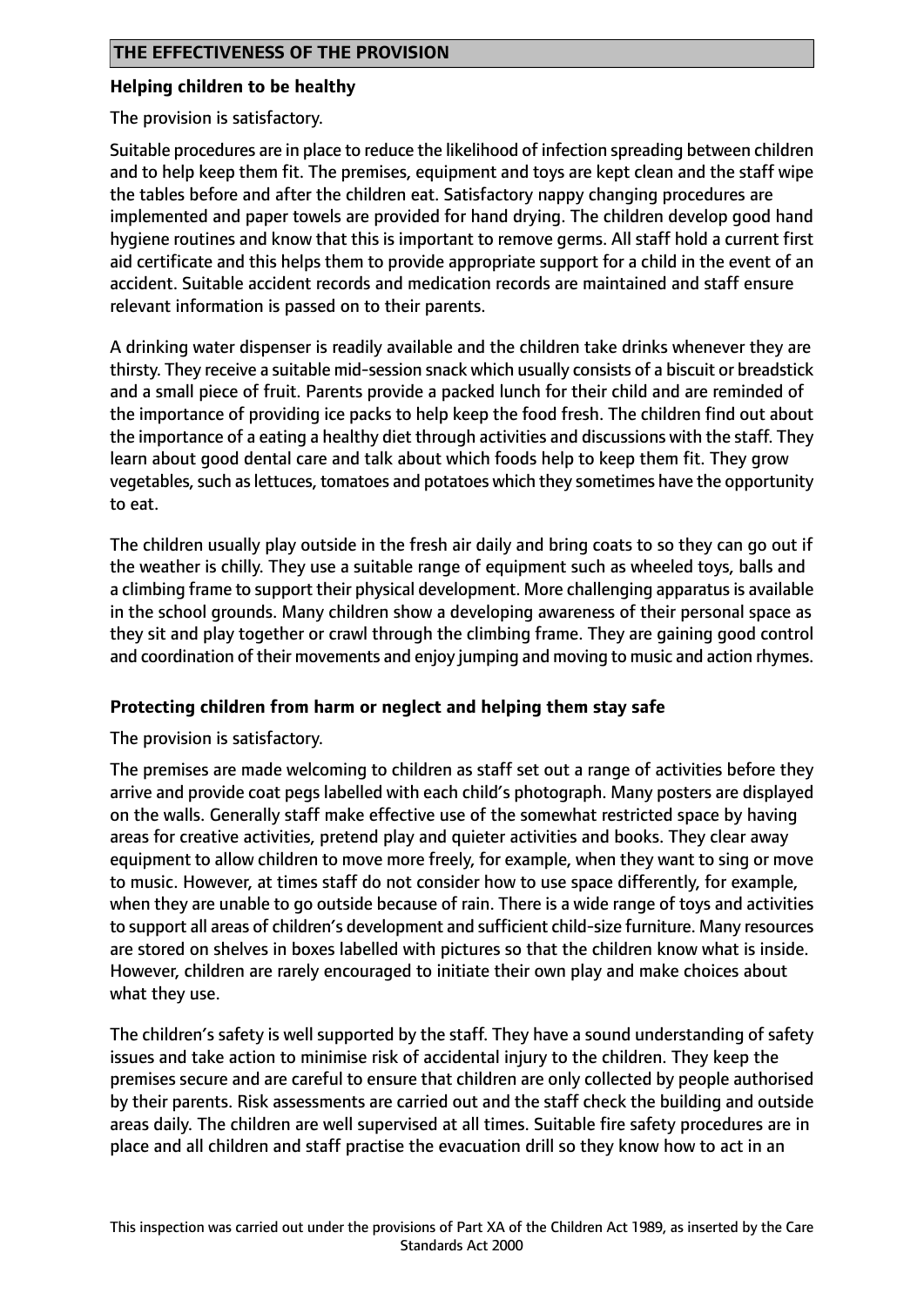emergency. The children begin to learn how to keep themselves safe. They are reminded of the possible consequences of their actions, for example, what may happen if they run inside the building or if too many of them use the climbing frame at once. There are role play activities and talks from a police officer help them learn the importance road safety.

Staff have a satisfactory understanding of their role in safeguarding children and they understand what they must do if they have concerns about the welfare of a child in their care. They ensure that children do not have unsupervised contact with anyone who has not been vetted. This contributes well to protecting the children from harm.

### **Helping children achieve well and enjoy what they do**

The provision is satisfactory.

Most children come happily into the pre-school and settle quickly at the activities. Those who are reluctant to separate from their carer are given extra support by the staff. Most children have a relaxed relationship with staff and talk readily about themselves and their families and about what they are doing. They talk and play cooperatively with others, sometimes deciding to play games such as hide-and-seek together. The children use their imaginations well in the pretend play area and staff ask them questions to encourage them to talk further about their ideas. However, at times, some younger or less confident children do not receive sufficient support to encourage them to interact with staff or their peers or to join in the activities.

The children take part in a wide range of activities and within the routine of the session there is a balance of opportunities for them to choose what they do and for adult-led group times. When the weather allows, staff use the outside area well to extend the play and resources available, for example, by offering the climbing frame and sand tray. However, sometimes they do not consider fully how they can use space inside the building flexibly to provide a wider variety of activities for the children. For parts of the session, for example story times, the children are divided into two groups and this allows staff to provide activities more appropriate to their ability. The staff frequently observe what the children can do and record their development. At present, there is no key person system in place to ensure that this is carried out consistently for all children or that the information gathered is used effectively to inform the planning. Few activities are specifically planned with the youngest children in mind and their needs are not always met by the staff.

The children receive praise for their achievements and they are encouraged to be independent with their personal care. They put on their coats before going outside. They pour their drinks at snack time and staff give them confidence to do this by telling them that it does not matter if some spills on the table. After they have finished eating their lunch, the children remain sitting at the tables and are not offered choice of activities. Consequently some children show limited interest in what is provided for them.

#### Nursery Education

The quality of the teaching and learning is satisfactory. The staff plan and provide a programme of activities which covers all areas of the curriculum. There are interesting activities to increase children's knowledge of the world around them and find out about nature. For example, they watch caterpillars change into butterflies; they plant seeds and care for plants and know that they need to water them so they grow. The staff observe the children to assess their development and they record their progress towards the early learning goals. However, as this is not carried out consistently for all children, it does not allow staff to plan the next steps in each child's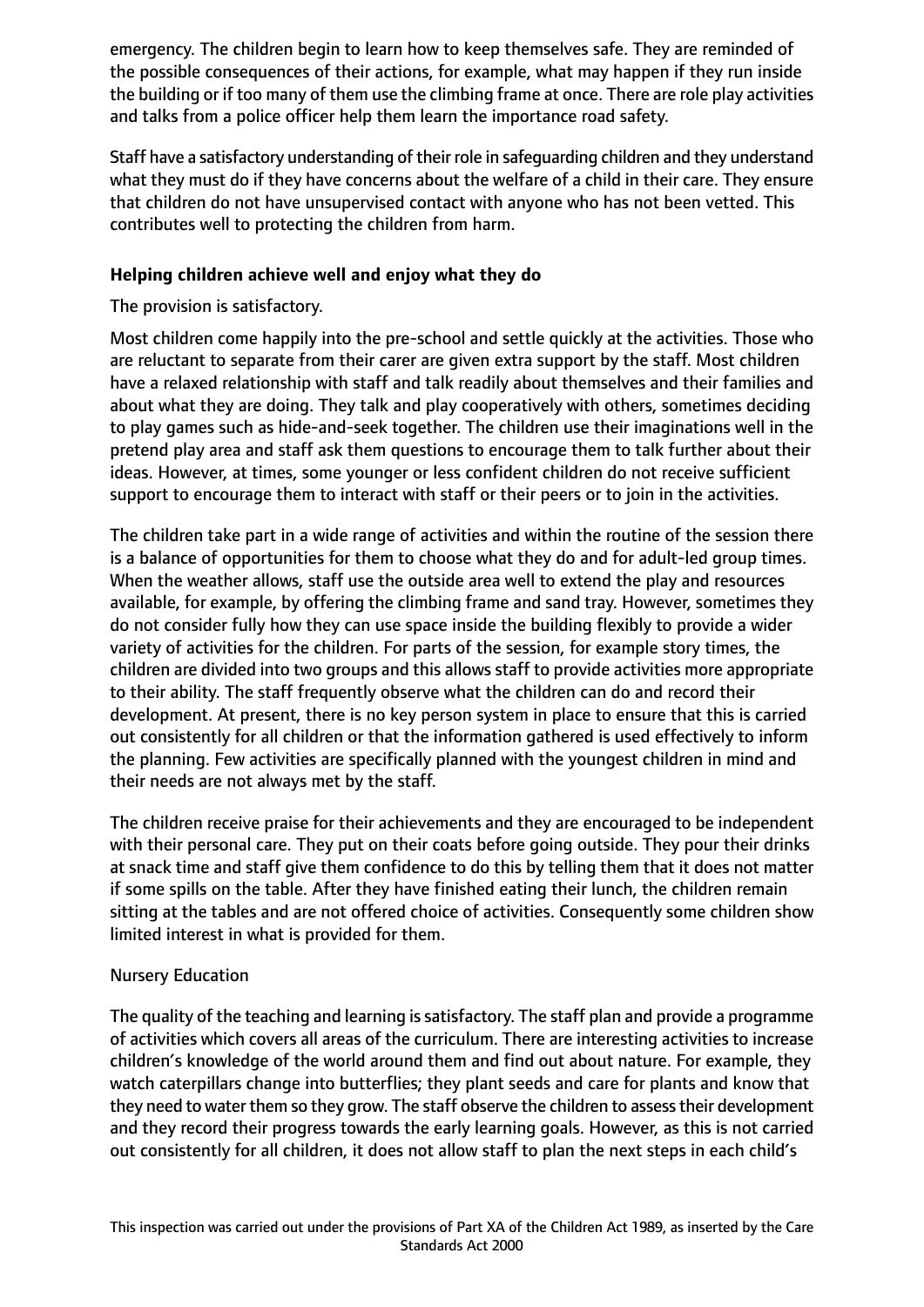learning effectively. The written plans often lack detail and do not focus on the outcomes for learning. Frequently the staff can describe how they intend to use the activities but do not always put this into practice. For example, when children are sorting objects by shape, size and colour, the staff sit and talk with them but they ask few questions which encourage them to think or solve problems. Although the staff supervise the children well, they do not always support the children's learning and, at times, there are insufficient staff working directly with a group of children to ensure that all are included.

The children are motivated to learn and often show good levels of concentration on the activities, for example, when they are painting or exploring the sand. They understand there are times to sit quietly and they join in enthusiastically with singing and action rhymes. Most children speak confidently and clearly with others, talking about real and imaginary ideas. They understand that marks can have meaning and many can recognise their names when finding their coat peg or their place mat at snack time. There are many activities which promote children's hand-eye coordination. They join construction pieces, thread objects and place small items such as sequins with care. They manipulate dough and use simple one-handed tools such as scissors with increasing skill. As a result they are developing the muscle control required for writing and some children are beginning to form recognisable letters and to write their names. Staff encourage this in meaningful ways, for example, by encouraging them to write their names on their pictures. The children enjoy stories and ask staff to read to them. They handle books with care and sometimes sit with friends in the book corner where they talk about the pictures together.

Art activities are provided for the children daily. They use chalks and paint and explore different ways of making marks on the paper with implements such as rollers, sponges and different sizes of brush. Although the children's independence is promoted in many ways, they have few opportunities to make their own decisions about what they do. Staff do not provide space so they can select and use the many activities and resources stored on the shelves. Often children have limited choice of materials for activities such as collage so they cannot try out their own ideas or use their imaginations freely. The children are interested in numbers and sometimes use them spontaneously in their play; for example, they decide to count up to ten while their friends go and hide. The children register themselves present when they arrive by placing their photograph under a number line and many can recognise the numerals and they talk about them with the staff. The children are beginning to count, correctly linking numbers to objects. However, some staff do not have a clear understanding of how to develop these skills by matching tasks to the ability of the child. However, overall the children enjoy what they do and are making satisfactory progress in their learning.

#### **Helping children make a positive contribution**

#### The provision is satisfactory.

The children's spiritual, moral, social and cultural development is fostered. The children receive praise and encouragement for their achievements and this helps them develop good self-esteem. The children play cooperatively together and many have learnt to share fairly and take turns. They are eager to please and readily volunteer to give out the cups and food at snack times. They are polite to others and know that they should say please and thank you. Generally, they behave well and staff help them to understand why boundaries are in place. However, at times when they are not fully included in activities, or if they have lost interest, some children begin to show unwanted behaviour. Some staff do not consider why this is happening and are inconsistent in their expectations for the child's behaviour, giving them conflicting instructions.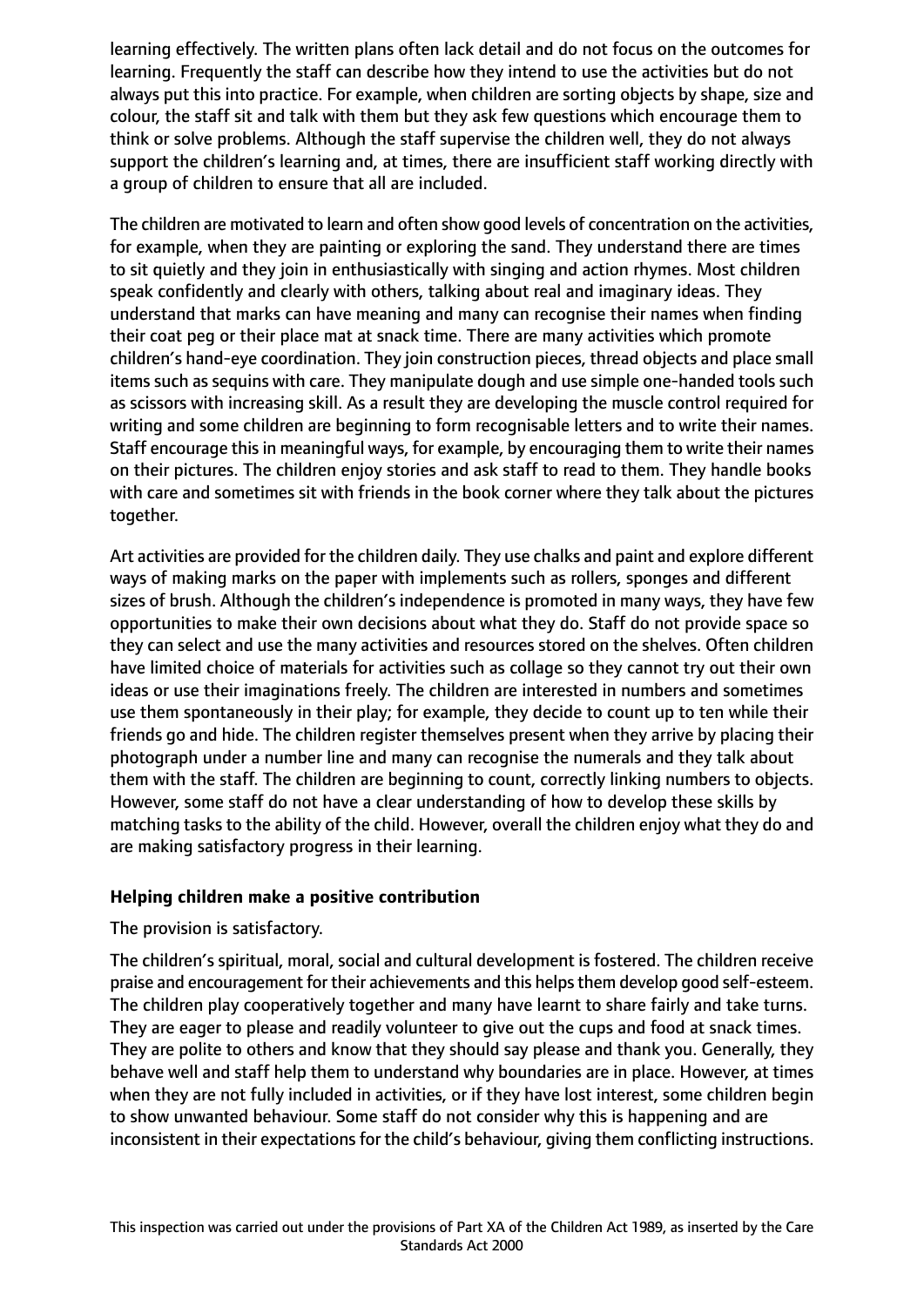There are many posters displayed on the walls and resources in use which show positive images of diversity. The children take part in activities which help them find out about their own culture and traditions and that of others. For example, they celebrate Christian festivals and talk about Chinese New Year. This begins to encourage them to develop an accepting attitude towards others in society. Children who speak English as an additional language receive satisfactory support. For instance, initially staff may use pictures to help the child communicate to help them understand what is happening and ensure that their needs are met. Staff, parents and other agencies work together to ensure that any children who have learning difficulties or disabilities receive appropriate support. Suitable systems are in place to plan and monitor their development and appropriate records are maintained.

Parents are asked to provide detailed information when their child starts at the preschool and this assists staff in providing appropriate care for the child and to respect the parents' wishes. Suitable information is given to parents so that they understand what will be offered to their child. Copies of the policies and procedures are available outside the building for them to read. Regular newsletters inform them of forthcoming events such as fundraising or outings. Children do not have a named key person to aid liaison between parents and staff. Although they exchange information about the children to ensure that they are comfortable and settled, the arrival and collection arrangements make this difficult at times.

The partnership with parents and carers is satisfactory and this contributes towards the children's learning. Information about the Foundation Stage curriculum is available and copies of the weekly plans are kept outside the building so parents can find out about the activities offered to their child. Termly meetings between staff and parents provide opportunities for them to discuss the child's development records and their progress towards the early learning goals. Systems for sharing information daily are less effective so parents are unable to talk with the child about their achievements and what they have been doing. Staff makes few suggestions about how parents can support their child at home and consequently they are unable to become fully involved with their child's learning.

#### **Organisation**

The organisation is satisfactory.

The provision meets the needs of the range of children for whom it provides. The records, policies and procedures required to promote the children's safety and welfare are in place. There are sound procedures to ensure that staff are suitable to work with the children and the qualification requirements are met. The routines of the day run smoothly for the children because the staff work cooperatively together. There is a high ratio of adults to children and staff make sure that the children are well supervised at all times and this promotes their safety. However, at times, they are not deployed effectively to ensure that all children receive good levels of attention and support. The resources are well organised but children are rarely encouraged to select items independently and over the lunch hour they are offered no choice of activities.

The leadership and management is satisfactory. There are suitable appraisal systems in place to identify the staff's training needs and they frequently attend courses. All have a positive attitude towards the development of the pre-school and they readily implement new initiatives. They have recently reviewed the system of recording children's progress in conjunction with staff at the school. The staff have devised systems to monitor and evaluate the quality of the nursery education but to date these are not fully effective. They meet weekly to evaluate and plan the activities. However, the plans often lack detail and do not focus sufficiently on the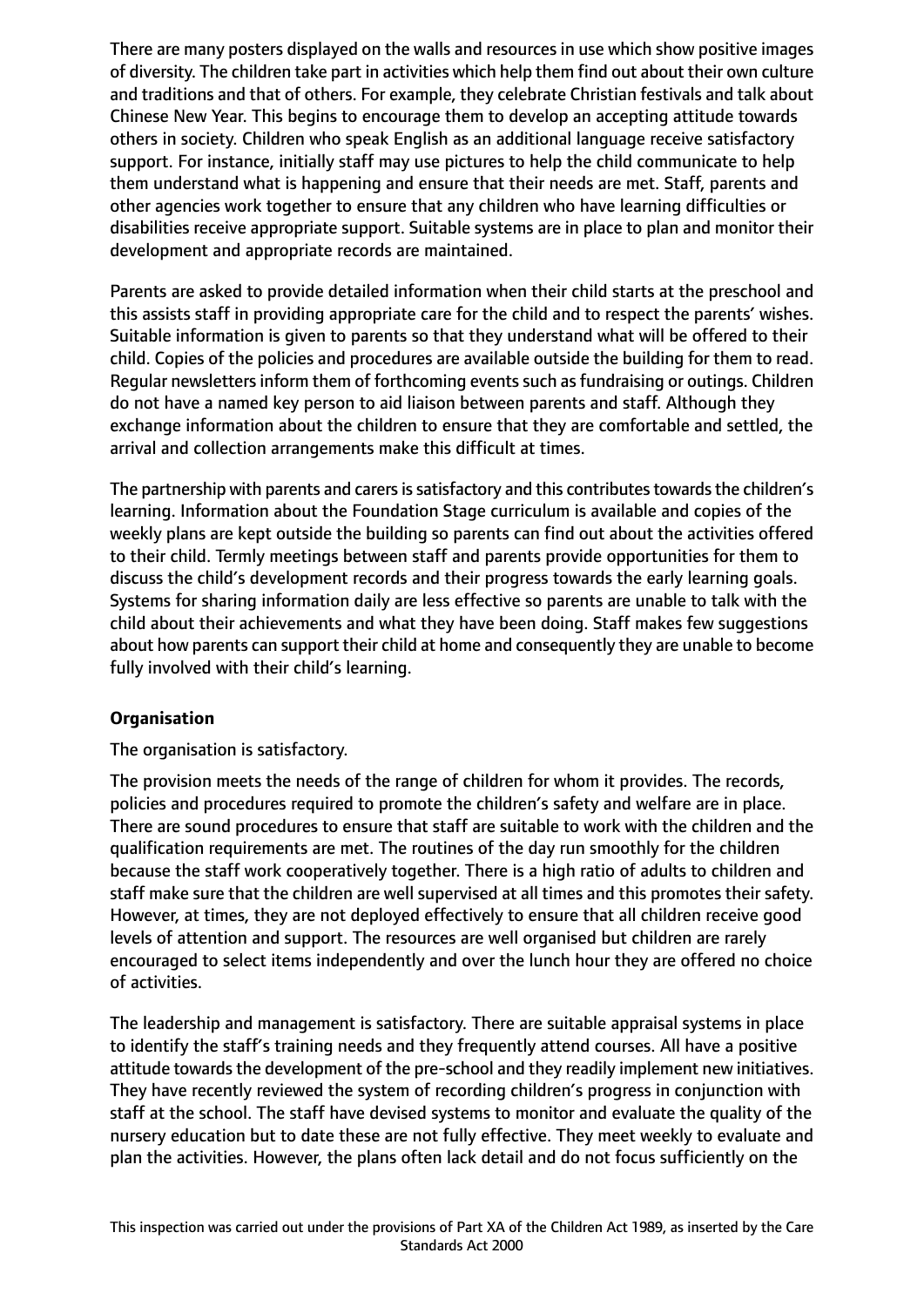outcomes for children's learning so staff do not have a clear understanding of how to use the activities. Although staff assess and record the children's progress, this is not done regularly for every child. Therefore staff cannot be sure that all are making good progress towards the early learning goals or use this information to help plan the next steps in their learning.

## **Improvements since the last inspection**

At the previous inspection, the provider agreed to devise an action plan showing how staff qualification requirements would be met; to revise some procedures and make copies of policy and procedure documents readily available to parents, and to ensure that staff have a good understanding of safeguarding children issues. The provider also agreed to develop procedures for monitoring the effectiveness of the nursery education; to review the deployment of staff, to increase the staff's understanding of how to support children's learning effectively, and to keep parents well informed about their child's development and increase their involvement with their learning.

Since then, the provider has taken action to enhance the children's safety and welfare. Staff have undertaken training and most now hold an appropriate childcare qualification. The minimum requirements are now exceeded. The required policies and procedures have been reviewed and amended appropriately. Parents now have ready access to a file containing all policy documents. Information in the pre-school prospectus clearly states where this can be found. Staff have a sound understanding of their role in safeguarding children and continue to undertake training to consolidate their knowledge and awareness of these issues.

Procedures to monitor and evaluate the nursery education provision have been put in place. The staff meet frequently to evaluate the activities and they have revised systems for observing what the children can do and recording their progress. The manager has reviewed the deployment of staff and revised the planning and the routines of the day. Staff demonstrate a satisfactory knowledge of the Foundation Stage curriculum. However, to date this action is not fully effective and at times staff do not maximise opportunities to support the children's learning.

Parents now have the opportunity to meet with staff each term to discuss their child's progress and view their development records. However, systems are not in place to assist in the day to day exchange of information and to help parents become more involved with their child's learning.

## **Complaints since the last inspection**

Since the last inspection, there have been no complaints made to Ofsted that required the provider or Ofsted to take any action in order to meet the National Standards.

The provider is required to keep a record of complaints made by parents, which they can see on request. The complaints record may contain complaints other than those made to Ofsted.

## **THE QUALITY AND STANDARDS OF THE CARE AND NURSERY EDUCATION**

On the basis of the evidence collected on this inspection:

The quality and standards of the care are satisfactory. The registered person meets the National Standards for under 8s day care and childminding.

The quality and standards of the nursery education are satisfactory.